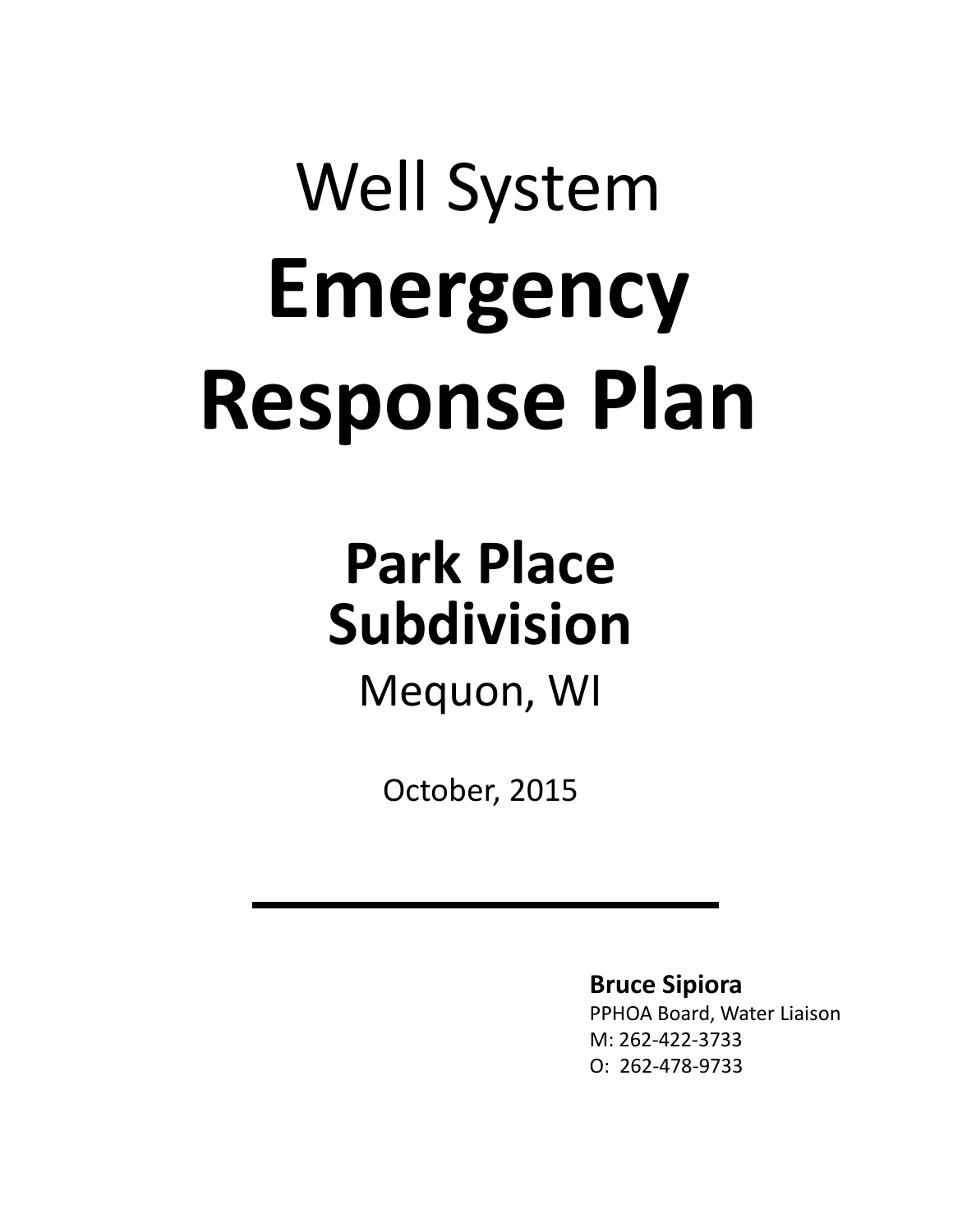### **Owner Contact Information**

| <b>Name</b>                          | <b>Address</b>                   | <b>Phone</b> | Mobile / Alternate |
|--------------------------------------|----------------------------------|--------------|--------------------|
| <b>Bruce Sipiora - PPHOA Primary</b> | 350 W. Aster Ln, Mequon, WI      | 262-478-9733 | 262-422-3722       |
| Chuck Barney (back-up)               | 110 E. Trillium Ct, Mequon, WI   |              | 262-366-5311       |
| Tim Cummens - CTW Corp.              | 21500 W. Good Hope Rd, Lanon, WI | 262-253-6613 | 414-303-3872       |
| Roger (CTW field alternate)          |                                  |              | 414-303-3877       |
| Cathy (CTW office)                   |                                  | 262-253-6613 |                    |
|                                      |                                  |              |                    |

## **Emergency Response Contact Information**

|                        |                       | <b>Emergency#</b> | Non-Emergency# |
|------------------------|-----------------------|-------------------|----------------|
| <b>Fire</b>            | City of Mequon        | 911               | 262-242-2530   |
|                        |                       |                   |                |
|                        |                       |                   |                |
| Ambulance              | City of Mequon        | 911               | 262-242-2530   |
|                        |                       |                   |                |
|                        |                       |                   |                |
| <b>Electric</b>        | We Energies           | 1-800-662-4797    | 1-800-662-4797 |
|                        |                       |                   |                |
|                        |                       |                   |                |
| <b>Telephone</b>       | AT&T                  | 1-800-288-2020    | 1-800-288-2020 |
|                        |                       |                   |                |
|                        |                       |                   |                |
| <b>Law Enforcement</b> | City of Mequon Police | 911               | 262-242-3500   |
|                        |                       |                   |                |
|                        |                       |                   |                |

# **Regulatory Agency Contact Information**

| Agency                                    | <b>Name</b>                      | <b>Address or Emergency #</b>      | <b>General Phone</b> |  |
|-------------------------------------------|----------------------------------|------------------------------------|----------------------|--|
| <b>DNR</b>                                | Washington Methu                 | 2300 N. Dr. MLK Jr. Dr., Milwaukee | 414-263-8695         |  |
|                                           | Washington.Methu@wisconsin.gov   |                                    |                      |  |
| <b>Ozaukee County Emergency</b>           | Scott Ziegler                    | 24/7 Emergency Contact Number:     | 262-238-8397         |  |
| Management                                | sziegler@co.ozaukee.wi.us        | 262-284-7172                       |                      |  |
|                                           |                                  |                                    |                      |  |
|                                           |                                  |                                    |                      |  |
| <b>Water Sampling Contact Information</b> |                                  |                                    |                      |  |
| <b>Name</b>                               | <b>Address</b>                   | Phone                              | Mobile / Alternate   |  |
| Tim Cummens, CTW Corp.                    | 21500 W. Good Hope Rd, Lanon, WI | 262-253-6613                       | 414-303-3872         |  |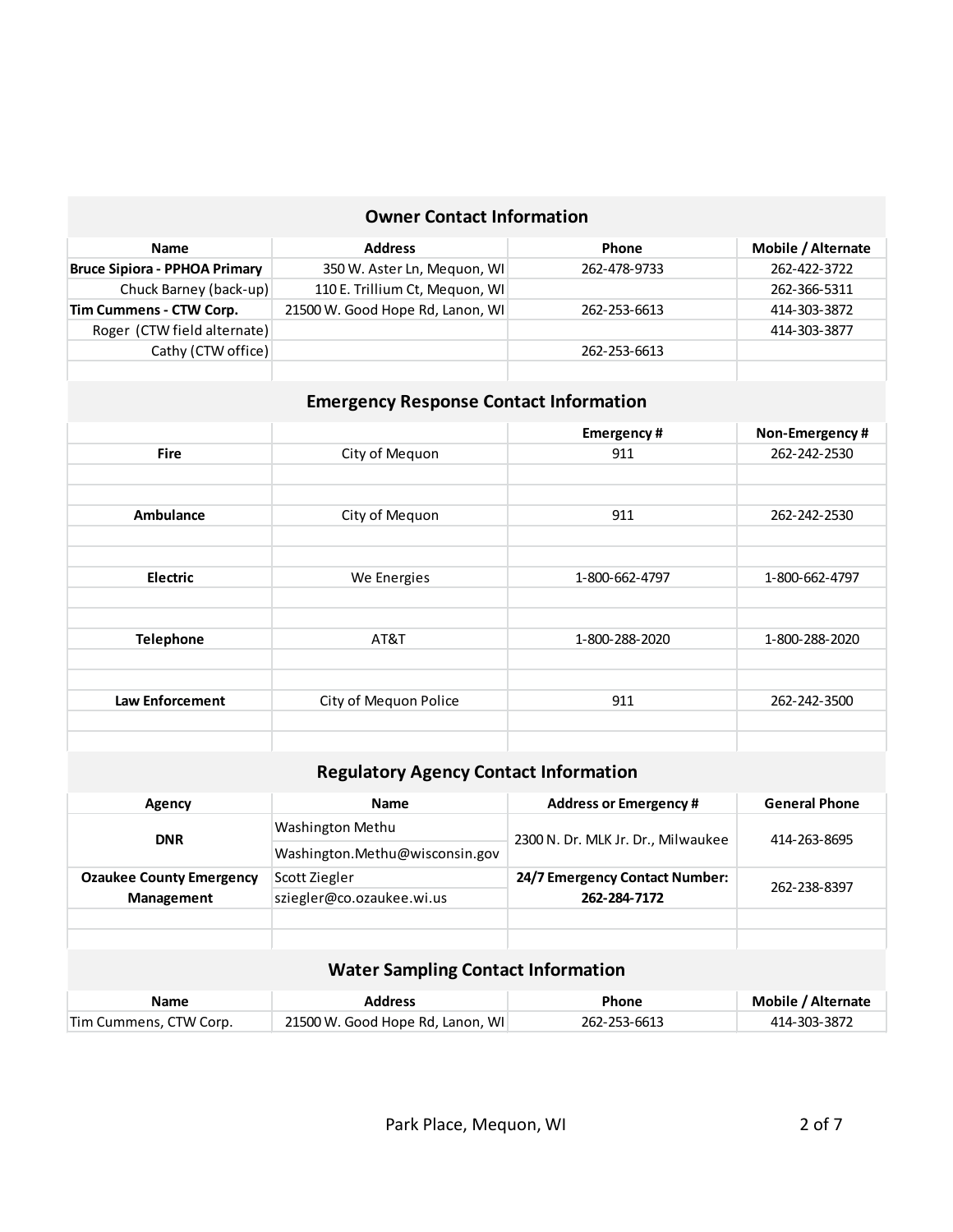| <b>System Components Listing</b>   |                    |                                    |                       |              |                      |
|------------------------------------|--------------------|------------------------------------|-----------------------|--------------|----------------------|
| Component                          | Location           | Make & Model                       | <b>Purchased From</b> | <b>Phone</b> | <b>Maintained By</b> |
| Pump Motor (Well #1)*              | 10224 N. Waterleaf | US Motors ID # D07-99114889-GT-01  | <b>CTW</b>            | 262-253-6613 | PPHOA / 262-422-3722 |
| Submersible Pump (Well #2)         | 10218 Aster        | Grund Fos 300S400-g Franklin Motor | <b>CTW</b>            | 262-253-6613 | PPHOA / 262-422-3722 |
| * Rebuilt pump components: 1-19-15 |                    |                                    |                       |              |                      |

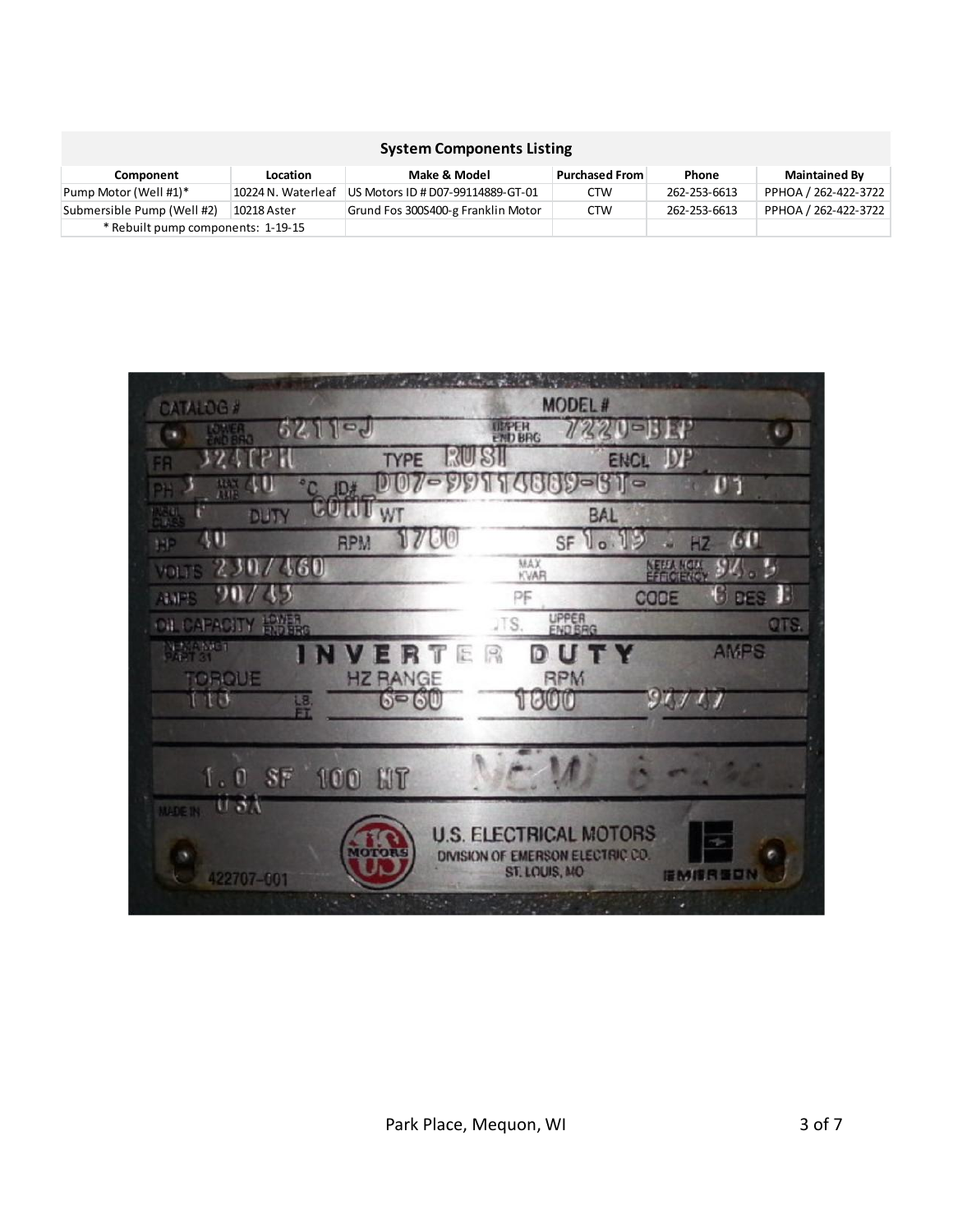| <b>Backup Water Sources for Park Place Water System</b> |                      |                                                                               |                                                      |  |
|---------------------------------------------------------|----------------------|-------------------------------------------------------------------------------|------------------------------------------------------|--|
| Component                                               | <b>Source</b>        | <b>Procedures</b>                                                             | <b>Contact Information</b>                           |  |
| 1                                                       | Well #1 - Primary    | Shut off Well #1 and Well #2 will<br>supply water automatically               | Bruce Sipiora: 262-422-<br>3722<br>CTW: 262-253-6613 |  |
| $\overline{2}$                                          | Backup Power         | Well #1 and #2 are not supplied<br>from the same power distribution<br>source | WE Energies: 1-800-<br>662-4797                      |  |
| 3                                                       | Interconnection      | No connections with other water<br>systems - private or public.               |                                                      |  |
| 4                                                       | <b>Bulk Water</b>    | None                                                                          |                                                      |  |
| 5                                                       | <b>Bottled Water</b> | None                                                                          |                                                      |  |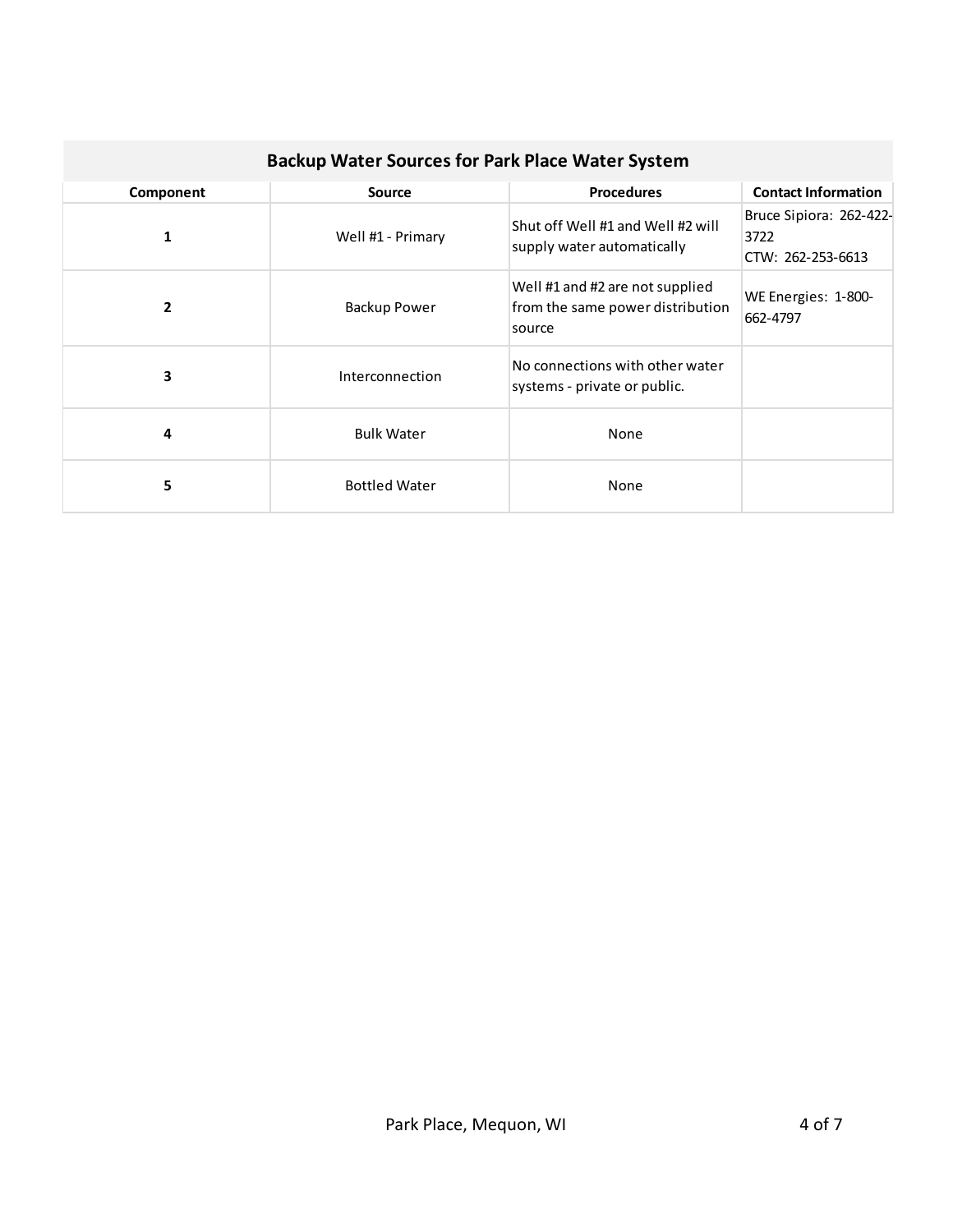#### **GENERAL PROCEDURES for EMERGENCY DISINFECTION**

These procedures can be used as general guidelines for developing a more specific Emergency Disinfection Plan. Each water system varies and a specific plan pertaining to that system should be developed.

#### **EMERGENCY CHLORINATION PROCEDURES**

#### **Chlorine Addition to System**

1. Set up the chlorination feed pump. Refer to pump O&M manual for specifics on particular pump and proper connection.

2. Make sure that chlorine feed pump operates when plugged into the outlet connected to the well pump. The chlorine feed pump should only operate when the well pump is on. Make sure pump is plugged into correct outlet.

3. Set pump to reach the desired chlorine residual based on the chlorine being used and the gallons per minute (GPM) of the well. Turn well pump to manual and let run for a couple of minutes. Check the chlorine residual downstream from chlorine injection point. If necessary, adjustment chlorine pump feed rate to reach the desired residual.

4. Distribute the chlorinated water throughout the system by flushing hydrants or faucets.

5. Continue emergency chlorination until follow up samples come back safe and DNR instructs that chlorination is no longer required.

#### **Chlorine Addition To Well**

1. New wells and wells that are bacteriologically contaminated should be disinfected according to a chlorine solution ratio of 1:100. That is 1 part of chlorine (household bleach) to 100 parts of water.

2. Mixing can be done 25 gallons at a time in a clean plastic container. (Use 1 quart of bleach for every 25 gallons of water.) Always prepare enough solution to meet or exceed the total volume of your well.

Solution needed- Casing Diameter Minimum amount of chlorine solution.

 $4\leq i\leq n-1$  and  $i\leq n-1$  gallons of solution per 10 feet of well depth. 6" -----------------------15 gallons of solution per 10 feet of well depth.

Example: A 6" well that is 100' deep would need 150 gallons of solution (15 gallons of solution for every 10' of well equals 150 gallons). About 1 &  $1/2$  gallons of bleach would be needed at the minimum.

3. Remove the well cap and pour the required amount of solution into the well.

4. Hook up a hose to the system being disinfected and rinse the well casing for 5-10 minutes. Run enough water to circulate the chlorine solution throughout the water system.

5. Turn on each of your other water taps till the bleach smell is just detected and then turn them off to keep the chlorine solution in the system.

6. Let the chlorine solution remain in the system for at least 24 hours.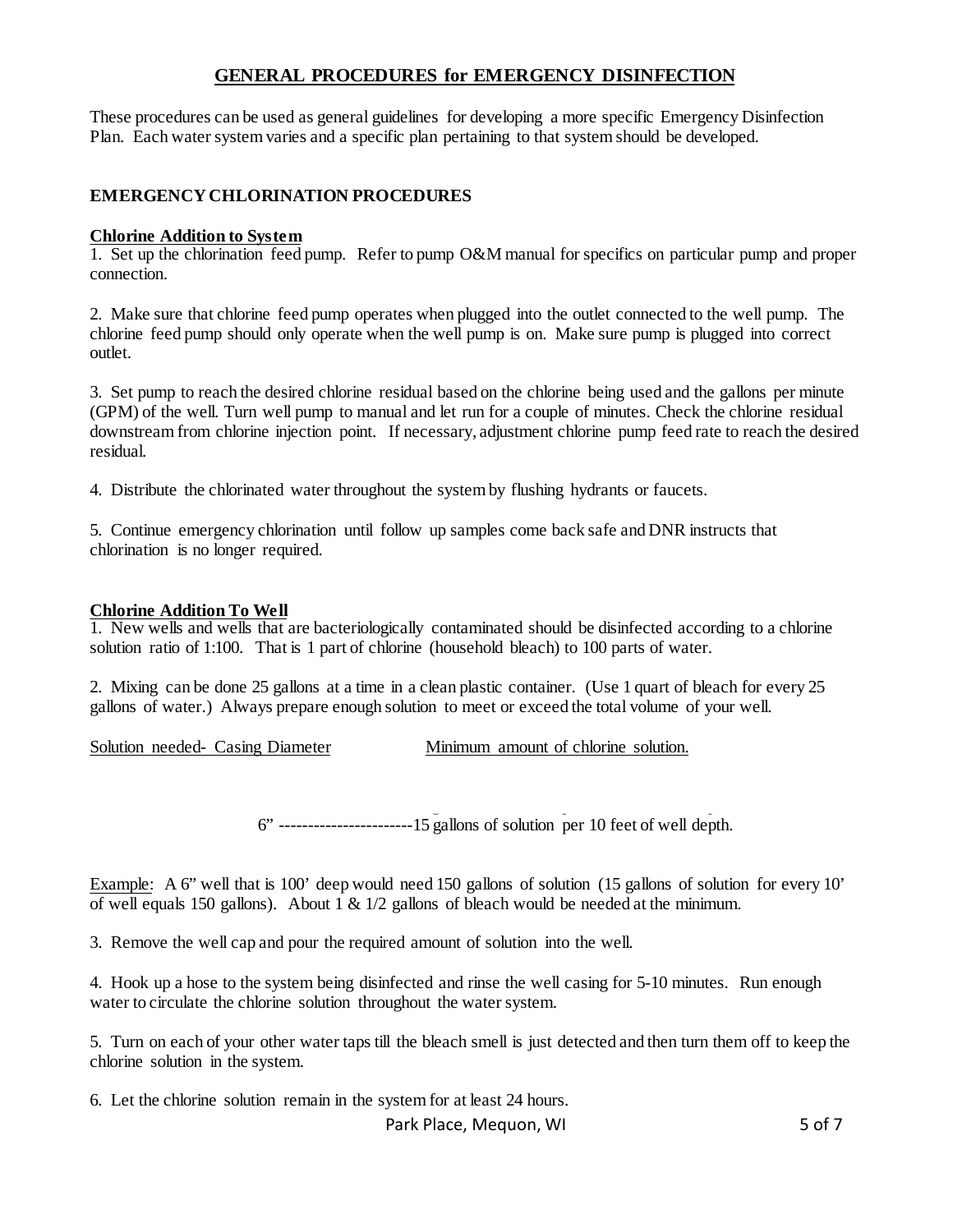#### **Disinfection of Household Water**

The following procedures will destroy the usual bacteria and other microorganisms that may be present in water obtained from a contaminated public water supply system or from alternate emergency sources.

#### Heat Disinfection (boiling)

Boil the water for at least one minute after reaching a rolling boil.

Chemical Disinfection

- 1. Strain water through a clean, tightly woven cloth into a clean container to remove any sediment or floating matter.
- 2. Purify the water with one of the following chemicals (choice of chemical is based on availability)
	- a. Hypochlorite solutions (PUREX, CLOROX or other household bleach)

Read the label to find the percent of available chlorine in the solution and determine the number of drops needed to disinfect each quart of water from the table below:

| Available                                             | Drops of         | Drops of                    |  |  |
|-------------------------------------------------------|------------------|-----------------------------|--|--|
| Chlorine                                              | Bleach to add    | Bleach to add               |  |  |
|                                                       | to each quart of | to each quart of            |  |  |
|                                                       | clear water      | cloudy water                |  |  |
| $1\%$                                                 | 10               | 20                          |  |  |
| 4 to 6%                                               | 2                |                             |  |  |
| 7 to 10%                                              |                  | $\mathcal{D}_{\mathcal{L}}$ |  |  |
| If not known                                          | 10               | 20                          |  |  |
| Mix thoroughly by stirring or shaking water in        |                  |                             |  |  |
| container. Let stand for 30 minutes. A slight         |                  |                             |  |  |
| chlorine odor should be detectable in the water. If   |                  |                             |  |  |
| not, repeat the dosage and let stand an additional 15 |                  |                             |  |  |
| minutes before using.                                 |                  |                             |  |  |

b. Iodine: Use USP tincture of iodine; iodine from the medicine cabinet should be suitable. Add two to three drops to each quart of clear water (or eight to ten drops to each quart of cloudy water). Mix and let water stand for 30 minutes before using.

Purified water should be stored in clean, non-corrosive, tightly covered containers. Containers suitable for water storage include empty vinegar bottles, soft drink jugs and plastic milk containers that have been thoroughly washed and rinsed with purified water. Freezing does not disinfect water; ice cubes must be made from water that is properly disinfected.